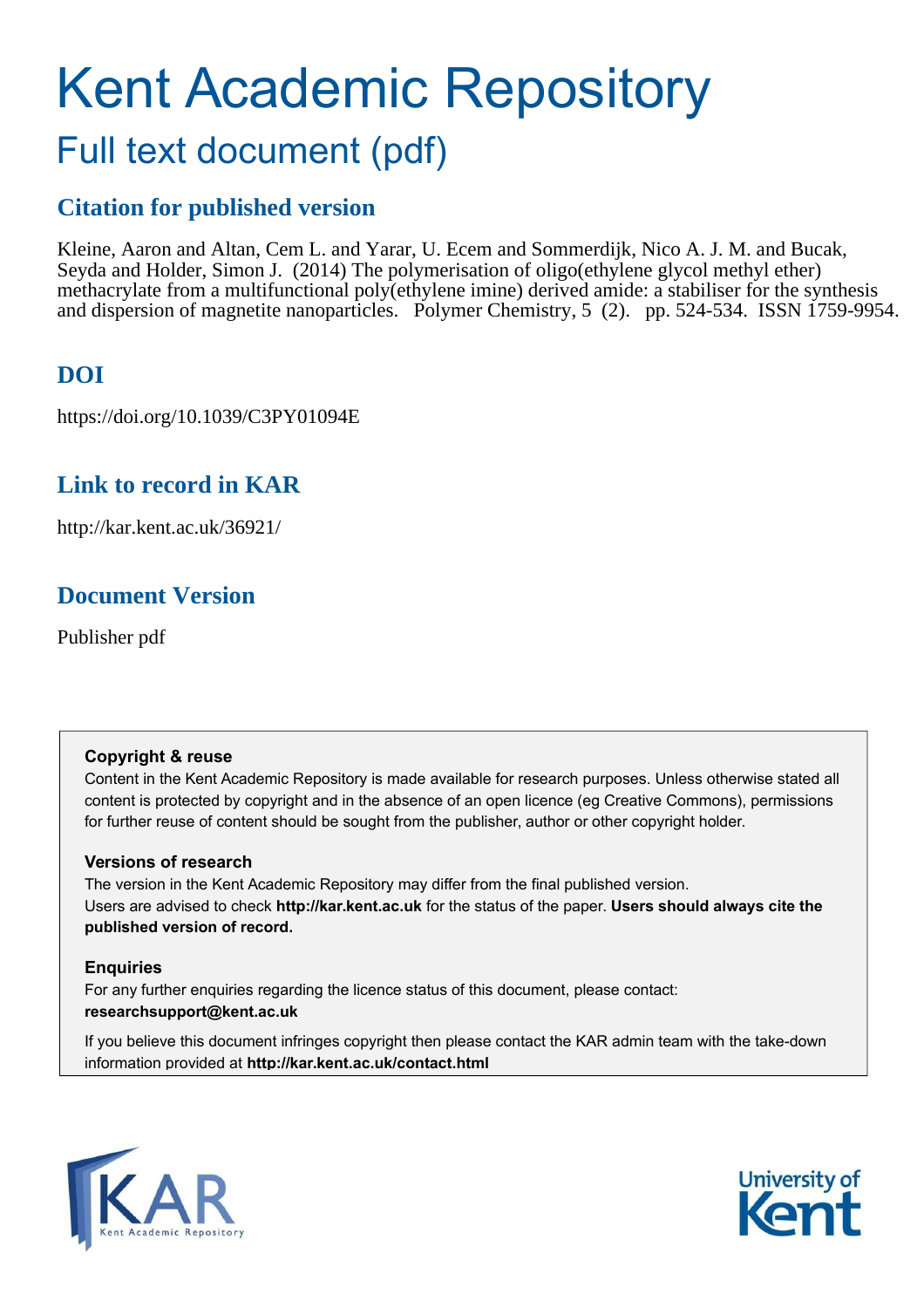## Polymer **Chemistry**

### PAPER



**[View Article Online](http://dx.doi.org/10.1039/c3py01094e) [View Journal](http://pubs.rsc.org/en/journals/journal/PY) [| View Issue](http://pubs.rsc.org/en/journals/journal/PY?issueid=PY005002)**

Cite this: Polym. Chem., 2014, 5, 524

### the synthesis and dispersion of magnetite nanoparticles† Aaron Kleine,‡ª Cem L. Altan,‡<sup>bc</sup> U. Ecem Yarar,<sup>b</sup> Nico A. J. M. Sommerdijk,<sup>c</sup>

ether) methacrylate from a multifunctional

The polymerisation of oligo(ethylene glycol methyl

poly(ethylene imine) derived amide: a stabiliser for

Seyda Bucak<sup>\*b</sup> and Simon J. Holder<sup>\*a</sup>

A facile synthetic route to poly(ethylene imine)-graft-poly(oligo(ethylene glycol methyl ether)) (PEI-graft-POEGMA) functionalised superparamagnetic magnetite nanoparticles is described. The polymerisation of OEGMA from a model molecular amide demonstrated the feasibility of POEGMA synthesis under mild ATRP conditions (20  $^{\circ}$ C in ethanol) albeit with low initiator efficiencies. DFT studies suggest that the amide functionality is intrinsically of lower activity than ester functional monomers and initiators for atom transfer polymerisation (ATRP) as a consequence of higher bond dissociation energies and bond dissociation free energies (BDFE). However these studies further highlighted that use of an appropriate solvent could reduce the free energy of dissociation thereby reducing the relative difference in BDFE between the ester and amide groups. A commercial branched PEI sample was functionalised by reaction with 2-bromo-2-methylpropanoyl bromide giving an amide macroinitiator suitable for the atom transfer radical polymerisation (ATRP) of oligo(ethylene glycol methyl ether) methacrylate. The resulting PEIgraft-POEGMA copolymers were characterised by SEC, FT-IR and <sup>1</sup>H and <sup>13</sup>C NMR spectroscopy. PEIgraft-POEGMA coated magnetite nanoparticles were synthesised by a basic aqueous co-precipitation method and were characterised by transmission electron microscopy, thermogravimetric analysis and vibrating sample magnetometry and dynamic light scattering. These copolymer coated magnetite nanoparticles were demonstrated to be effectively stabilised in an aqueous medium. Overall the particle sizes and magnetic and physical properties of the coated samples were similar to those of uncoated samples.

Received 13th August 2013 Accepted 8th September 2013

DOI: 10.1039/c3py01094e

www.rsc.org/polymers

*<sup>a</sup>Department of Chemical Engineering, Yeditepe University, Istanbul, 34755, Turkey. E-mail: seyda@yeditepe.edu.tr*

*<i>b***Laboratory of Materials and Interface Chemistry, and Soft Matter CryoTEM Research** *Unit, Department of Chemical Engineering and Chemistry, Eindhoven University of Technology, PO Box 513, 5600 MB Eindhoven, The Netherlands. E-mail: N.Sommerdijk@tue.nl*

*<sup>c</sup>Functional Materials Group, School of Physical Sciences, University of Kent, Canterbury, Kent, CT2 8EN, UK. E-mail: S.J.Holder@kent.ac.uk*

 $\dagger$  Electronic supplementary information (ESI) available: Plots of Cu( $\pi$ ) function with time; UV-vis absorption spectra of Cu(i)Cl, Cu(ii)Cl<sub>2</sub> and Cu(ii)Br<sub>2</sub> solutions with DiMePiVA; X-ray diffraction pattern of PEI-graft-POEGMA stabilised nanoparticles; high magnification TEM images of magnetite nanoparticles; pictures of particle suspensions; X-ray diffraction pattern and TEM of bare (unstabilised) nanoparticles 2D  $^{1}H-^{13}C$  and  $^{1}H-^{15}N$  NMR spectra of PEI; inputs for DFT calculations; Cartesian co-ordinates of energy minimised conformations of initiators. See DOI: 10.1039/c3py01094e

‡ These authors made equal contributions to the research described in this manuscript.

#### Introduction

Magnetic iron oxide particles having sizes from few nanometers to micrometer scale are widely used in a number of biomedical applications such as drug delivery, $1,2$  magnetic resonance imaging<sup>3-5</sup> and separation techniques.<sup>6</sup> Of particular interest is magnetic drug targeting where magnetic particles and polymer coatings containing drugs are directed to tumour sites through the use of a directed external magnetic field gradient. By making the polymer coating thermoresponsive drug release can be triggered by local changes in temperature such as those induced in magnetite nanoparticles by an applied magnetic field. Thus thermoresponsive polymer-magnetic nanoparticles offer potential for simultaneous magnetically directed targeting, magnetically induced hyperthermic treatment and magnetically induced drug delivery.<sup>1,7,8</sup>

Magnetite (Fe<sub>3</sub>O<sub>4</sub>), which contains both Fe $^{\rm +2}$  and Fe $^{\rm +3}$  ions is the iron oxide type most used as the basis for magnetic nanoparticles due to its biocompatibility and excellent magnetic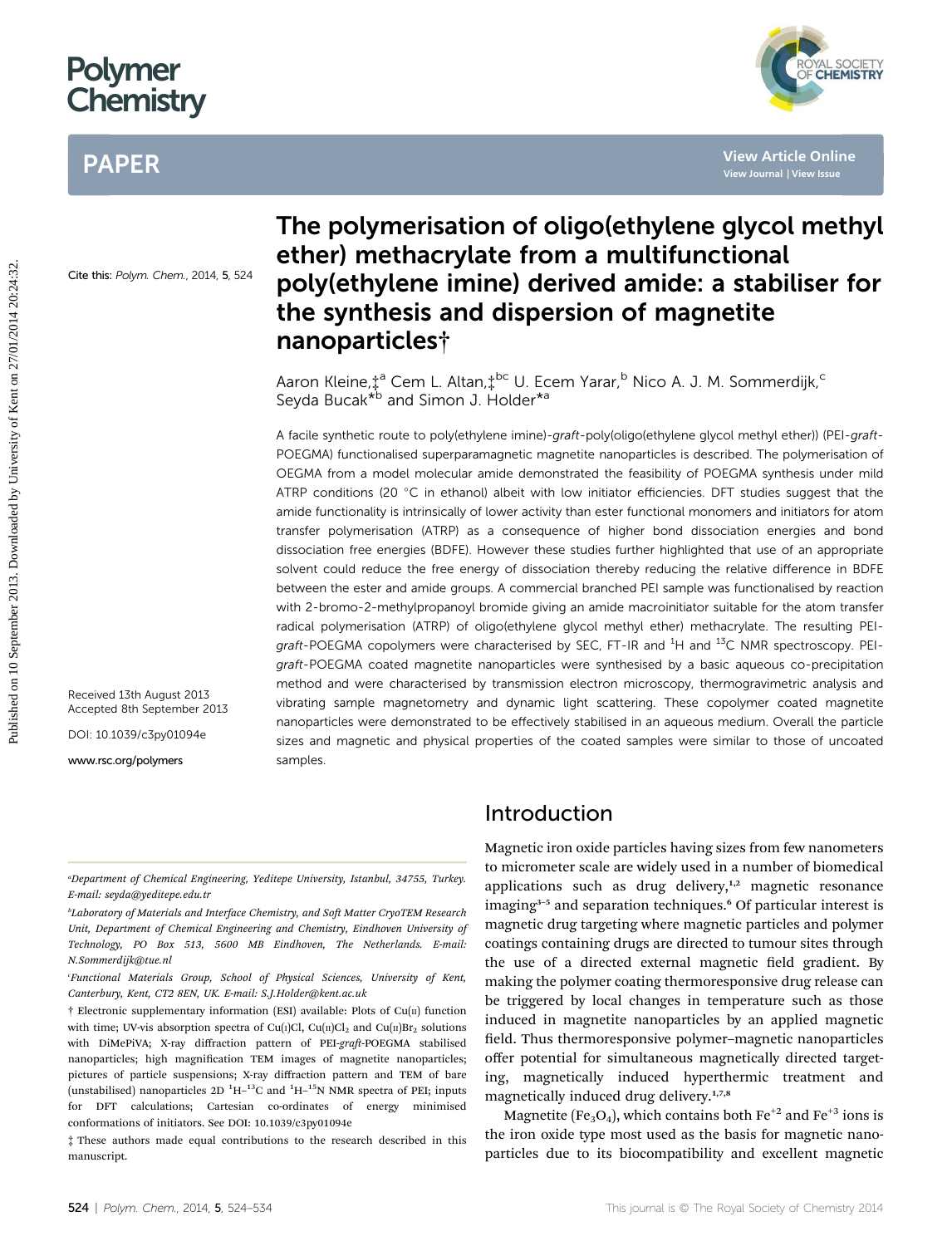properties. If the grain size of magnetite particles is less than about 12 nm, then individual particles can have single magnetic domains leading to superparamagnetic behavior but suitable stabilization of the particles is needed in order to prevent aggregation, while keeping the superparamagnetic properties unchanged. Many synthesis methods have been reported on the aqueous synthesis of superparamagnetic magnetite nanoparticles of which chemical co-precipitation is the most frequently used owing to its simplicity. In this method  $Fe<sup>+2</sup>$  and  $Fe<sup>+3</sup>$  ions are mixed in a stoichiometric ratio of 1 to 2 in the presence of a base at high pH under inert conditions. The latter is to prevent oxidation of particles to maghemite which is also a superparamagnetic iron oxide but has a lower saturation magnetization value. The bare magnetite nanoparticles obtained are generally stabilized with surfactants or polymers by surface functionalization, preventing sedimentation and/or aggregation in solution.<sup>2</sup> It has previously been shown that poly(ethylene imine) (PEI) can adsorb onto magnetite nanoparticles as a primary layer and a secondary layer of poly- (ethylene oxide)-*co*-poly(glutamic acid) can give particles long term stability in physiological salt solution.<sup>9</sup> Poly(ethylene glycol) (PEG) or poly(ethylene oxide) (PEO) has also been used by several groups to obtain stability in aqueous media.<sup>10</sup>–<sup>12</sup> PEO possesses the advantage of being non-toxic and biocompatible and is widely utilized in biomedical applications. In contrast PEI has been investigated as an gene therapy carrier due to the high number of ammonium groups that are available to electrostatically interact with phosphate groups in DNA.<sup>13</sup>–<sup>15</sup> Such polymeric ammonium groups are ideal cationic stabilisers for the magnetite water interface however PEI is relatively cytotoxic. In this study a PEI-graft-POEGMA polymer was designed as a stabilizer for magnetite to take advantage of the adsorption ability of the PEI backbone with the magnetite surface and the steric stabilisation from the comb-like of POEGMA chains.<sup>16</sup> Copolymers formed from PEI and stimulus responsive polymers have been used to create systems which are ideal for controlled release.<sup>17,18</sup> The PEI-graft-POEGMA copolymers presented in this research were specifically designed to take advantage of a number of design principles for nanoparticle stabilisation and biomedical application. The PEI backbone (of which a significant variety is commercially available) fulfils three functions,  $(1)$ to provide a number of amine groups that can directly interact with the iron oxide surface, (2) to provide amine groups amenable to functionalisation *via* simple and well-developed amide synthesis techniques,  $(3)$  provide the ability to fine tune stabiliser properties through the use of PEI of varying molecular architectures (branched and linear) and various molecular weights. For this initial study a low molecular weight branched PEI sample was chosen. Recent research reported on improved nanoparticle stability through the use of dendritic stabilisers relative to linear analogues.<sup>19</sup> Whilst dendritic architectures are attractive for numerous applications the synthesis of such compounds is multi-step, time-consuming and costly. In contrast branched and hyperbranched architectures offer many of the advantages at a fraction of the cost and synthetic effort. The POEGMA polymer component is a bottlebrush type polymer with a polymethacrylic backbone with

side chains of short chains of ethylene oxide. POEGMA has shown significant promise for bioconjugate systems due to its water solubility, protein and cell resistance and thermoresponsive properties.<sup>20</sup>–<sup>23</sup> Thermoresponsive polymer coatings on magnetic nanoparticles to date have typically been introduced after particle synthesis by graft polymerisation or by seeded precipitation polymerisation and the most commonly employed thermoresponsive polymers to date has been poly(*n-iso*-propylacrylamide) and POEGMA.<sup>7,18,21,22,24-34</sup> POEGMA is a poly methacrylate with graft oligo(ethylene oxide) side chains that has many of the properties of PEO whilst remaining amorphous and whose LCST can be fine tuned by varying side-chain length, end-groups and co-polymerising with other monomers.

PEI-graft-POEGMA based materials which can have their thermoresponsive behaviour tuned by the copolymerisation of 2-(2-methoxyethoxy)ethyl methacrylate (MEO<sub>2</sub>MA) and OEGMA have previously been synthesised by polymerising the copolymer first, then coupling it to the PEI core.<sup>35</sup> Whilst this technique produced desirable materials (for gene delivery), it relied on a multiple stage synthesis using harsh conditions. Atom transfer radical polymerisation (ATRP) has been shown to be a robust and versatile technique for the creation of a wide range of polymers in relatively mild conditions.<sup>36</sup>–<sup>41</sup> In this paper we will demonstrate that (i) OEGMA can be polymerised using a molecular amide initiator, (ii) the low initiator efficiency of amides in ATRP is a consequence of higher bond dissociation energies of the C-Br bond in amides, (iii) PEI can be modified to give a macro-initiator for ATRP by the reaction of amines within the PEI with an ATRP initiating moiety and (iv) the polymerisation of OEGMA from this modified PEI initiator is possible. This approach allows for the immediate and direct incorporation of the thermoresponsive functionality into the actual stabiliser structure with no need for post-functionalisation of the particles. Furthermore we will demonstrate the application of the resultant copolymer as a stabiliser for the synthesis of aqueous dispersed magnetite nanoparticles to obtain stable magnetic nano-materials in aqueous suspension.

#### **Experimental**

#### Materials

Ferric chloride (FeCl<sub>3</sub>) and ferrous sulfate heptahydrate (FeS- $O_4$  7H<sub>2</sub>O) were purchased from Riedel-deHaen and sodium hydroxide (NaOH) was purchased from J.T. Baker. All were analytical grade and used without further purification. Oligo-(ethylene glycol methyl ether) methacrylate ( $M_n \approx 360$ , Sigma-Aldrich), triethylamine ( $\geq$ 99%, Sigma-Aldrich), copper(I) bromide (98%, Sigma-Aldrich), 2-bromo-2-methylpropanoyl bromide (98%, Sigma-Aldrich), sodium bicarbonate (analytical reagent grade, Fisher Scientific) aluminium oxide (activated, neutral, for column chromatography 50-200 µm, Acros Organics) magnesium sulfate (97%, anhydrous, Acros Organics) methanol (analytical reagent grade, Fisher Scientific), tetrahydrofuran (analytical reagent grade, Fisher Scientific) and ethanol (analytical reagent, Fisher Scientific) were purchased and used without further purification. Dichloromethane (analytical reagent grade) was purchased from Fisher Scientific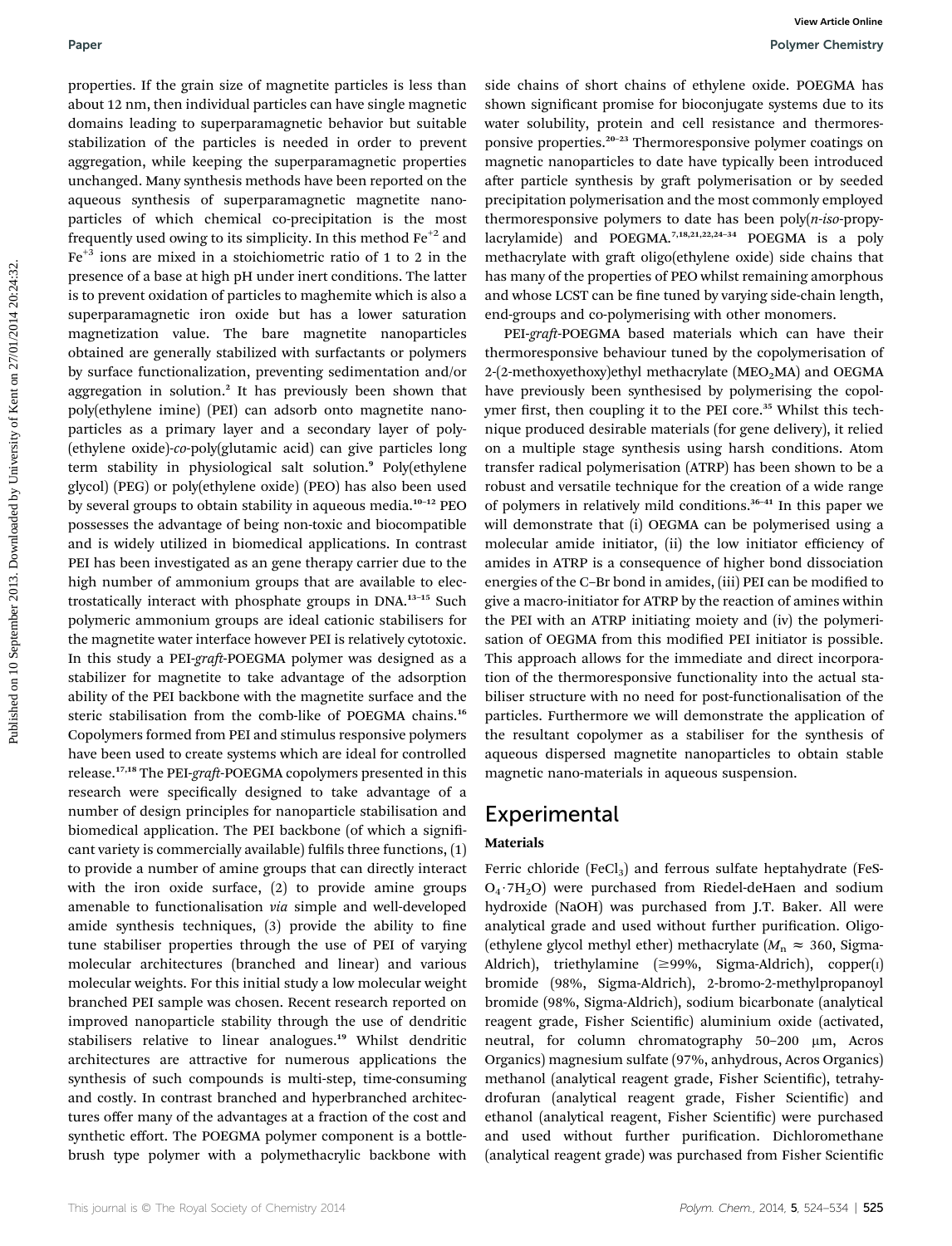and immediately before use was dried and distilled over calcium hydride.

#### Characterization

 $1$ <sup>1</sup>H and  $13$ C NMR spectra of the polymers were recorded using a JEOL ECS spectrometer (300 MHz) at 25  $^{\circ}$ C in solutions of deuterated chloroform (CDCl<sub>3</sub>), d4-methanol or d8-ethanol. Molecular weight parameters were recorded by size exclusion chromatography (SEC) of THF solutions using two 5  $\mu$ m mixed C PLgel columns at 40 °C and a Shodex RI-101 refractive index detector. Both SEC systems were calibrated using poly(methyl methacrylate) standards.

Particle sizes, distributions and morphologies of the nanoparticles were analyzed by FEI Tecnai G2 Sphera transmission electron microscope (TEM) operating at 200 kV by drying 30 µl of samples on carbon coated 200 mesh copper grids. Phase identification of synthesized nanoparticles was obtained by Rigaku X-ray diffractometer (XRD) by scanning 2-theta range of 20° to 70° at room temperature with 0.02 theta increments per 10 s. Magnetic properties of both bare and PEI-*b*-POEGMA coated particles were analyzed by vibrating sample magnetometer at dry state and room temperature.

DLS measurements were performed on the PEI-graft-POEGMA stabilised nanoparticle dispersions using a Malvern Zetasizer Nano ZS with Dispersion Technology Software (DTS) version 5.0 software. All measurements of 10 scans were repeated three times and the average at each temperature reported.

#### Syntheses

Poly(ethylene imine)-graft-(2-bromo-2-methyl)propanamide (macro-initiator). PEI  $M_w$  600 (5 g, 0.0083 mol) and triethylamine (1.5 ml, 0.011 mol) were dissolved in 200 ml of dichloromethane and placed into an ice bath at  $0^{\circ}$ C and left stirring. 2-Bromo-2-methylpropanoyl bromide (15 g, 0.0653 mol), pre dissolved in 100 ml of dichloromethane, was added dropwise to this mixture. The resulting solution was left stirring at  $0^{\circ}$ C for 3 hours and then stirring at room temperature for a further 18 hours. The solution was filtered to remove solids and then evaporated to leave a yellow viscous oil which was redissolved in 40 ml of dichloromethane. This was washed five times against a 10% saturated solution of sodium bicarbonate then left stirring over night with  $3$  g of activated charcoal and  $5$  g of anhydrous magnesium sulphate. Finally this was filtered again to remove solids before being dried under vacuum prior to NMR analysis. <sup>1</sup>H NMR (CDCl<sub>3</sub>, 293 K, 400 MHz) 4.1 C=O-O-CH<sub>2</sub>, 3.8–3.3 O–C $H_2$ –C $H_2$ –O, 3.1 CH<sub>2</sub>–O–C $H_3$ , 2.0–1.7 C $H_2$ –C–CH<sub>3</sub>, 1.1–0.8 CH2–C–C*H*3.

Poly(ethylene imine)-graft-poly(oligo(ethylene oxide) methyl ether methacrylate) (PEI-graft-POEGMA). A typical synthesis was as follows: A Schlenk tube containing OEGMA ( $M_n$  300, 5 g, 18.1 mmol), CuCl (0.036 g, 0.362 mmol), 4,4'-dinonyl-2,2'bipyridine (dNBpy) (0.2959 g, 0.724 mmol) and ethanol (14 ml) was sealed and degassed with nitrogen for 45 minutes. PEIinitiator in ethanol  $(0.1 \text{ g ml}^{-1})$  was injected *via* gastight syringe and then left stirring at room temperature under

nitrogen for 48 hours. At timed intervals 1 ml samples were removed *via* syringe, exposed to air and then passed through a short alumina column to remove the catalytic system then diluted in THF for SEC and  $CDCl<sub>3</sub>$  for NMR. The polymer was isolated by dropwise addition of the THF solution to an excess of cold, stirred hexane. The product precipitated as a green viscous liquid and was collected by centrifuge prior to drying overnight under vacuum at 35 $\degree$ C before SEC and NMR analysis. <sup>1</sup>H NMR (CDCl<sub>3</sub>, 293 K, 400 MHz) 4.1 C=O-O-CH<sub>2</sub>, 3.8-3.3 O-CH<sub>2</sub>–CH<sub>2</sub>–O, 3.1 CH<sub>2</sub>–O–CH<sub>3</sub>, 2.0–1.7 CH<sub>2</sub>–C–CH<sub>3</sub>, 1.1–0.8 CH<sub>2</sub>– C–C*H*3.

**Magnetite nanoparticles.** Typically FeCl<sub>3</sub> (0.141 g) and FeS- $O_4$  7H<sub>2</sub>O (0.121 g) were dissolved in distilled water (40 ml) which was deaerated by bubbling with nitrogen for 30 minutes to remove any dissolved oxygen. The solution was then stirred for 15 minutes for complete mixing under nitrogen gas. A solution of PEI-*graft*-POEGMA (P1) (38 mg) in aqueous NaOH (0.257 g in 10 ml) was added to the iron salts solution rapidly and solution changes color from orange to black immediately. The resulting solution was then stirred at room temperature for 30 minutes. The particles were collected with a handheld magnet and centrifuged 2 times after washing with water. The final precipitate was then dried in a vacuum oven overnight at 60 $\degree$ C. The magnetite nanoparticles without stabilizer were prepared in an identical procedure but without PEI-graft-POEGMA.

Modelling. Initial molecular conformations were assessed and minimised using the semi-empirical PM6 method through the CS MOPAC interface in ChemBio3D Ultra version 12.0.2 (Cambridgesoft).<sup>42</sup> All density functional theory (DFT) calculations were run using the GAMESS-US code version 11 (R1).<sup>43</sup> All minimum energy confirmations and frequencies were determined at the B3-LYP/6-31+G(d) level of theory at 298.15 K.<sup>44,45</sup> Single-point energy calculations were conducted with the  $BMK<sub>1</sub><sup>46</sup> M06-2X<sup>47</sup>$  and B2GP-PLYP<sup>48</sup> functionals using the augmented triple-§ Dunning aug-cc-pVTZ basis set<sup>49</sup> and unrestricted wave functions. DFT-D3 dispersion corrections were utilised in all cases;<sup>50,51</sup> with additional parameters for the D3 corrections taken from the literature.<sup>52,53</sup> The Cartesian coordinates of the minimised conformations and typical input parameters can be found in the electronic supplementary information (ESI). Calculations in solvents were performed using the conductor-like polarisable continuum model (C-PCM) combined with the universal solvation model (SMD) of Truhlar *et al.*<sup>54</sup>

### Results and discussion

#### The polymerisation of OEGMA using an amide initiator

The difficulties associated with the use of amide initiators in ATRP are well known.<sup>55</sup>–<sup>61</sup> Low initiator efficiencies resulting in higher than predicted molecular weight parameters and slow polymerizations with variable rates, have been the most common problems. Thus prior to utilizing a polyfunctional amide macroinitiator we investigated the activity of a secondary amide initiator, 2-bromo-2-methyl-*N*-propylpropanamide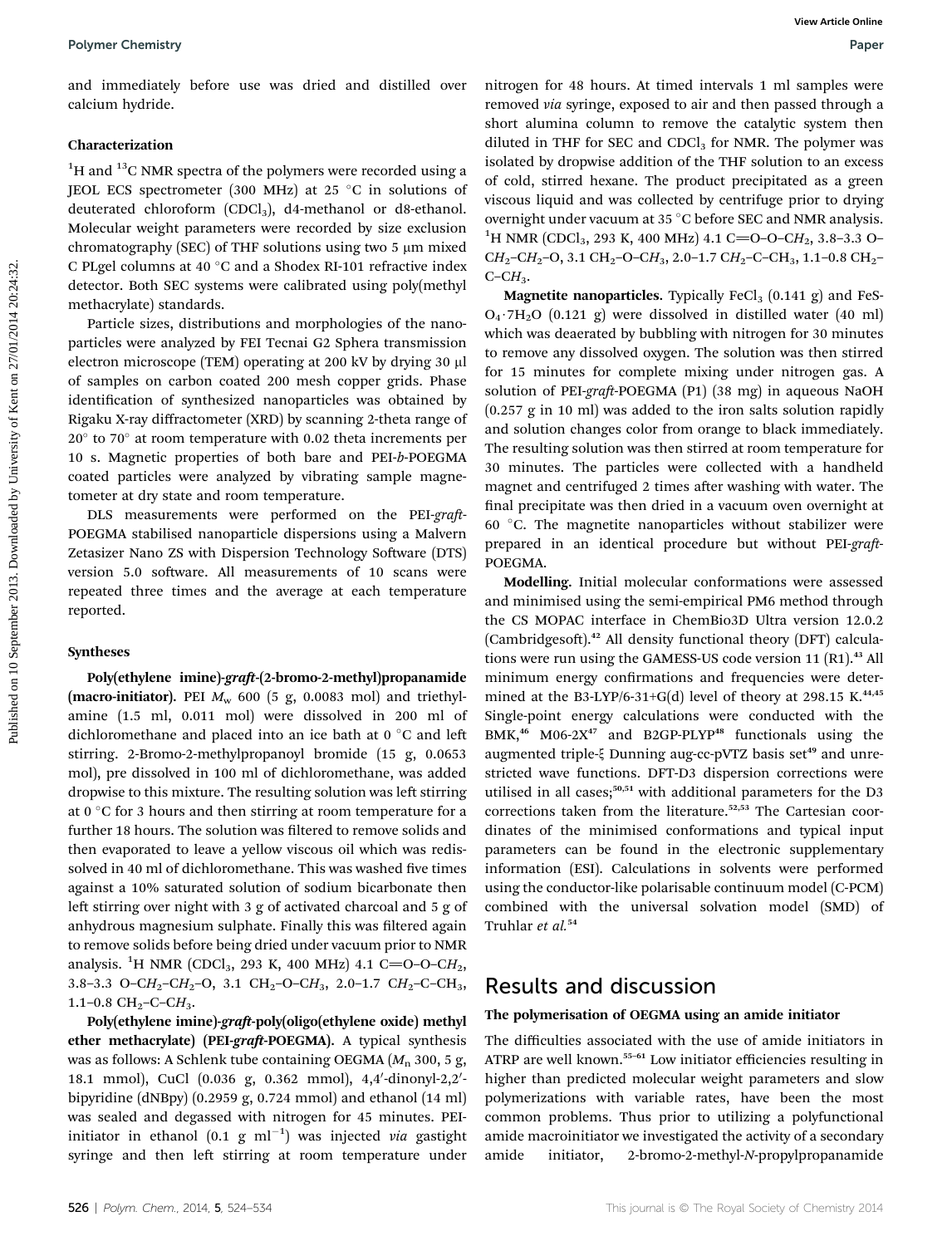



Scheme 2 Structures of initiators used in the ATRP of OEGMA

Table 1 Summary of the synthesis and molecular weight parameters for the ATRP of the EBriB and PBriBA initiated polymerisations of oligo(ethylene oxide methyl ether methacrylate) at 25 °C in ethanol (solvent : monomer 2 : 1) using a dinonyl-bipyridine ligand

| I                                  | M : I | X  | t(h) | $M_{n(\exp)}$ | $M_{\rm n(th)}$ |      | $M_{\rm w}/M_{\rm n}$ Conv. (%) | $I_{\rm eff}$ |
|------------------------------------|-------|----|------|---------------|-----------------|------|---------------------------------|---------------|
|                                    |       |    |      |               |                 |      |                                 |               |
| EBriB                              | 50    | Br | 24   | 11 900        | 12 150          | 1.31 | 81                              | 1.02          |
| EBriB                              | 100   | Br | 24   | 23 950        | 25 200          | 1.29 | 84                              | 1.05          |
| PBriBA                             | 50    | Br | 34   | 2750          | 4050            | 1.30 | 27                              | 1.47          |
| PBriBA                             | 50    | Br | 42   | 4300          | 3150            | 1.66 | 21                              | 1.33          |
| EBriB                              | 50    | Cl | 24   | 11 100        | 11 400          | 1.26 | 76                              | 1.03          |
| PBriBA                             | 50    | Cl | 20   | 19850         | 6000            | 1.31 | 40                              | 0.30          |
| <b>PBriBA</b>                      | 50    | Сl | 28   | 20 100        | 7950            | 1.33 | 53                              | 0.39          |
| <b>PBriBA</b>                      | 50    | Сl | 36   | 18 650        | 8900            | 1.18 | 59                              | 0.48          |
| PBriBA                             | 50    | Сl | 48   | 21 750        | 11 050          | 1.23 | 74                              | 0.51          |
| $EBriB^a$                          | 50    | Сl | 20   | 12 600        | 12 000          | 1.17 | 80                              | 0.95          |
| $EBriB^a$                          | 50    | Сl | 67   | 14 900        | 13 950          | 1.30 | 93                              | 0.94          |
| PBriBA <sup>a</sup>                | 50    | Cl | 48   | 13 650        | 9400            | 1.26 | 63                              | 0.69          |
| PBriBA <sup>a</sup>                | 50    | Cl | 66   | 12 400        | 9800            | 1.13 | 65                              | 0.79          |
| $a^{a}$ Solvent : monomer = 3 : 1. |       |    |      |               |                 |      |                                 |               |

(PBrPA), in relation to the commonly employed EBriB ester based initiator (Scheme 2).

2,2'-dinonyl-4,4'-dipyridine was used as the copper ligand and ethanol as the solvent with all reactions carried out at 25  $^{\circ} \mathrm C.$ Representative results are given in Table 1. In agreement with

previous reports of ATRP using amide ligands, the use of  $Cu(1)Br$ catalyst led to poorly controlled reactions with low conversions; replacing the Cu( $I$ )Br with Cu( $I$ )Cl led to relatively narrower polydispersity products but with poor initiation efficiencies. The effect of the Cu $(i)$ Cl is to reduce the relative rate of propagation (of the methacrylate) to initiation (of the amide initiator). Increasing the total amount of solvent gave products with  $M_{\text{w}}/M_{\text{n}}$  < 1.3 and initiator efficiencies of around 0.7 to 0.8.

#### Calculations of bond dissociation energies and free energies

The cause of the poor initiator efficiency has previously been ascribed to rapid polymerisation of the initiator (typically a secondary amide) in comparison to the monomer (typically methacrylate monomers),<sup>56</sup> decomposition of the initiator,<sup>59</sup> loss of catalyst activity and/or complexation of the amide initiator with the copper/ligand catalyst system.<sup>60,62</sup> With a view to understanding these results quantum chemical calculations were performed on some model systems to investigate the activity of secondary and tertiary amide initiators in relation to the commonly employed EBriB ester based initiator; the EBriB acting as a model initiator to compare initiation efficiencies and also as a model for the bromo-capped methacrylate polymer chain ends.

DFT calculations were carried out on methyl 2-bromo-2 methylpropanoate (MBriP), *N*-methyl 2-bromo-2-methylpropanamide (MBriPA), *N*,*N*-dimethyl 2-bromo-2-methylpropanamide (MBriPA2), methyl 2-chloro-2-methylpropanoate (MCliP) and *N*-methyl 2-chloro-2-methylpropanamide (MCliPA) (Scheme 3). Geometries were optimised using the B3LYP functional with the 6-31+Gd basis set previously employed for studies on ATRP initiators.<sup>63-66</sup> Since the B3LYP functional is known to give very inaccurate values for thermochemical calculations and in particular free bond dissociation energies, further functionals were employed for free energy calculations.67,68 For the single point energy calculations we used the BMK and M06-2X functionals both of which have been reported to give good results in bond dissociation energy calculations46,47,68–<sup>72</sup> and the double-hybrid functional B2G-PLYP functional which has also been shown to perform well for thermochemical calculations.48,52,73 In all cases Grimme's D3 dispersion energy correction was employed, which has been shown to improve BDE (and thermochemical) values for most functionals<sup>50,52,74</sup> and the *aug*-cc-pVTZ basis set was used.<sup>49</sup> The



Scheme 3 Model structures used in DFT calculations.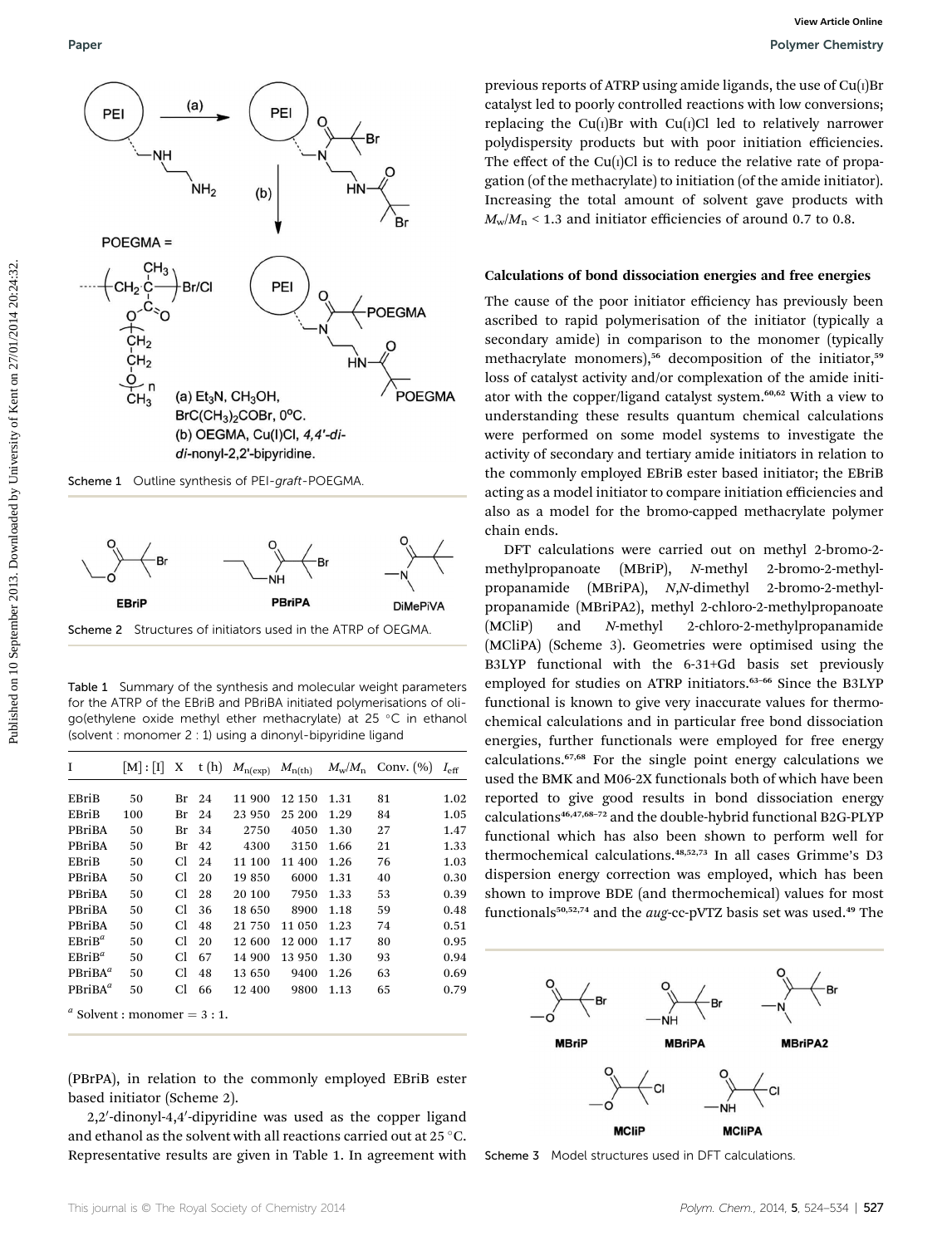Table 2 Summary of the results from the DFT calculations calculated at 298.15 K in the gas phase. All values in kJ mol $^{-1}$ 

|               |            | $R-Br \rightarrow R' + Br'$ |            |            |              |                |  |  |  |
|---------------|------------|-----------------------------|------------|------------|--------------|----------------|--|--|--|
| Cmpd          |            | $B3-LYP^a$                  | $BMK^b$    | $M06-2X^b$ | $B2G-PLYP^b$ | $_{\rm Lit}^c$ |  |  |  |
| <b>MBriB</b>  | $\Delta G$ | 185.0                       | 217.8      | 206.5      | 207.7        | 221.2          |  |  |  |
|               | $\Delta H$ | 230.1                       | 263.0      | 251.6      | 252.8        | 258.5          |  |  |  |
| <b>MBriBA</b> | $\Delta G$ | 208.9                       | 239.8      | 226.4      | 228.7        | <b>NA</b>      |  |  |  |
|               | $\Delta H$ | 251.0                       | 282.0      | 268.6      | 270.8        | NA             |  |  |  |
| $\Delta GG$   |            | $-23.9$                     | $-22.0$    | $-19.9$    | $-21.0$      |                |  |  |  |
| MBriBA2       | $\Delta G$ | 195.4                       | 228.3      | 216.1      | 216.2        | NA             |  |  |  |
|               | $\Delta H$ | 238.8                       | 271.8      | 259.6      | 259.7        | NA             |  |  |  |
| $\Delta GG$   |            | $-10.4$                     | $^{-10.5}$ | $-9.6$     | $-8.5$       |                |  |  |  |
| MCliB         | $\Delta G$ | 225.9                       | 276.0      | 265.6      | 254.2        | 278.5          |  |  |  |
|               | $\Delta H$ | 271.7                       | 321.7      | 311.3      | 299.9        | 315.3          |  |  |  |
| <b>MCliBA</b> | $\Delta G$ | 254.0                       | 301.2      | 289.9      | 279.6        | <b>NA</b>      |  |  |  |
|               | $\Delta H$ | 296.8                       | 343.9      | 332.6      | 322.3        | NA             |  |  |  |

*a* 6-31+G(d). *<sup>b</sup> aug*-cc-pVTZ-D3. *<sup>c</sup>* Calculated at the G3(MP2)-RAD level of theory at 298K in the gas phase; taken from ref. 65.

reference values for  $\Delta H$  and  $\Delta G$  for the dissociation of the C–Br bond were taken from the previous work of Coote *et al.*<sup>65</sup> The results are summarised in Table 2.

The closest  $\Delta G$  and  $\Delta H$  values to those in the literature were obtained for the BMK functional (UHF) confirming that this functional is the low cost method of choice for BDE calculations. Irrespective of the absolute values, of particular interest are the relative values of the bond dissociation free energies between the ester and amide initiators. Remarkably consistent values were obtained (excluding B3LYP) with an average value for the BDFE of  $-21.7$  kJ mol<sup>-1</sup> with a mean absolute deviation of 1.25 kJ mol<sup>-1</sup>. BDFE values for ATRP initiators have been demonstrated to be the major determinant for the equilibrium constants for activation of the initiators by the Cu catalysts. All else being equal (under identical reaction conditions with identical reagents) the relative BDFE values can be used to gauge the relative reactivity of the initiator species. In this case a  $-21.7$  kJ  $\text{mol}^{-1}$  free energy difference would correspond to the ester being approximately 6335 times  $(K_{\text{ATRP(MBriPA})}/K_{\text{ATRP(MBriP)}} = 0.000158)$ more active than the amide. In contrast MBriPA2 with two methyl groups on the amide nitrogen, gave an average  $-9.53$  kJ mol<sup>-1</sup> free energy difference would correspond to the ester only being approximately 47 times  $(K_{ATRP(MBriPA2)}/K_{ATRP(MBriP)} = 0.0214)$ more active than the amide. It has been previously reported that the experimental KATRP values for the secondary ATRP initiators ethylbromopropanoate and 2-bromo-*N*,*N*diethylpropanamidewere 0.30 and 0.044 respectively giving only a  $\approx$  7 fold difference in activity.<sup>75</sup> Thus for MBriP (and by default EBriB) the relative differences in reactivity mean that the polymerization should not proceed in a controlled manner if at all; such a low initiation activity, coupled with a methacrylate monomer, would lead to very slow polymerisation and very poor initiator efficiency. The actual lower activity of the amides is not surprising due to the amides *generally* having lower radical stabilisation energies than the equivalent esters.<sup>64</sup> What is surprising is the calculated relative magnitude of difference in ATRP activity between and MBriP and between MBriPA and



Fig. 1 Optimised minimum energy conformations (B3LYP/6-31+G(d)) with O=C–C–Br dihedral angles obtained for model initiators.

MBripA2. One possible reason presents itself whilst considering the minimal energy conformations of the three molecules which are illustrated in Fig. 1. The MBriP and MBriPA2 C–Br bond angles to the plane of the  $CO<sub>2</sub>$  and  $CON$  are circa  $77^{\circ}$  and  $65^{\circ}$ respectively; for MBriPA however this angle is circa 4°. This appears to be a result of the presence of a intramolecular H–Br hydrogen bond. Such bonds have been seen for many a-Br aromatic amides.<sup>76,77</sup> This H-bond has the apparent effect of strengthening the C–Br and increasing its BDE; entropic effects do not appear to play a role.

To determine the experimental relative  $K_{ATRP}$  values for the two initiators EBriB and PBriBA used in the polymerisation of OEGMA, we followed the method described by Matyjaszewski *et al.* whereby a function of the Cu( $\pi$ ) concentration (eqn (1)) was measured against time.<sup>78,79</sup> The increase in  $Cu(II)$  arises from the persistent radical effect and the slope of the plot of  $F([Cu(n)])$ *versus* time gives a value for  $K_{ATRP}$  according to eqn (2).

$$
F([Cu(II)]) = \frac{C_0^2}{3(C_0 - [Cu(II)])^3} - \frac{C_0}{(C_0 - [Cu(II)])^2} + \frac{1}{C_0 - Y}
$$
\n(1)

$$
K_{\text{ATRP}} = \sqrt{\text{slope}/k_{\text{t}}}
$$
 (2)

Thus degassed and sealed ethanol solutions of initiator : Cu(I)Cl : bipyridine  $(1 : 1 : 2)$  were prepared, the degassed initiators (EBriB or PBriBA) were introduced by syringe and the absorption at 740 nm was monitored with time using a UV-vis spectrometer. The extinction coefficient taken as a reference to determine the concentration of the  $Cu(II)$  was that of the bipyridine  $Cu(n)Cl<sub>2</sub>$  complex. Given that we used a mixed halide system in the ATRP process (a Br initiator with  $Cu(I)Cl$ ) the assumption of a constant extinction coefficient for the  $Cu(II)$ complex may be invalid (since we used  $Cu(II)Cl<sub>2</sub>$  as the baseline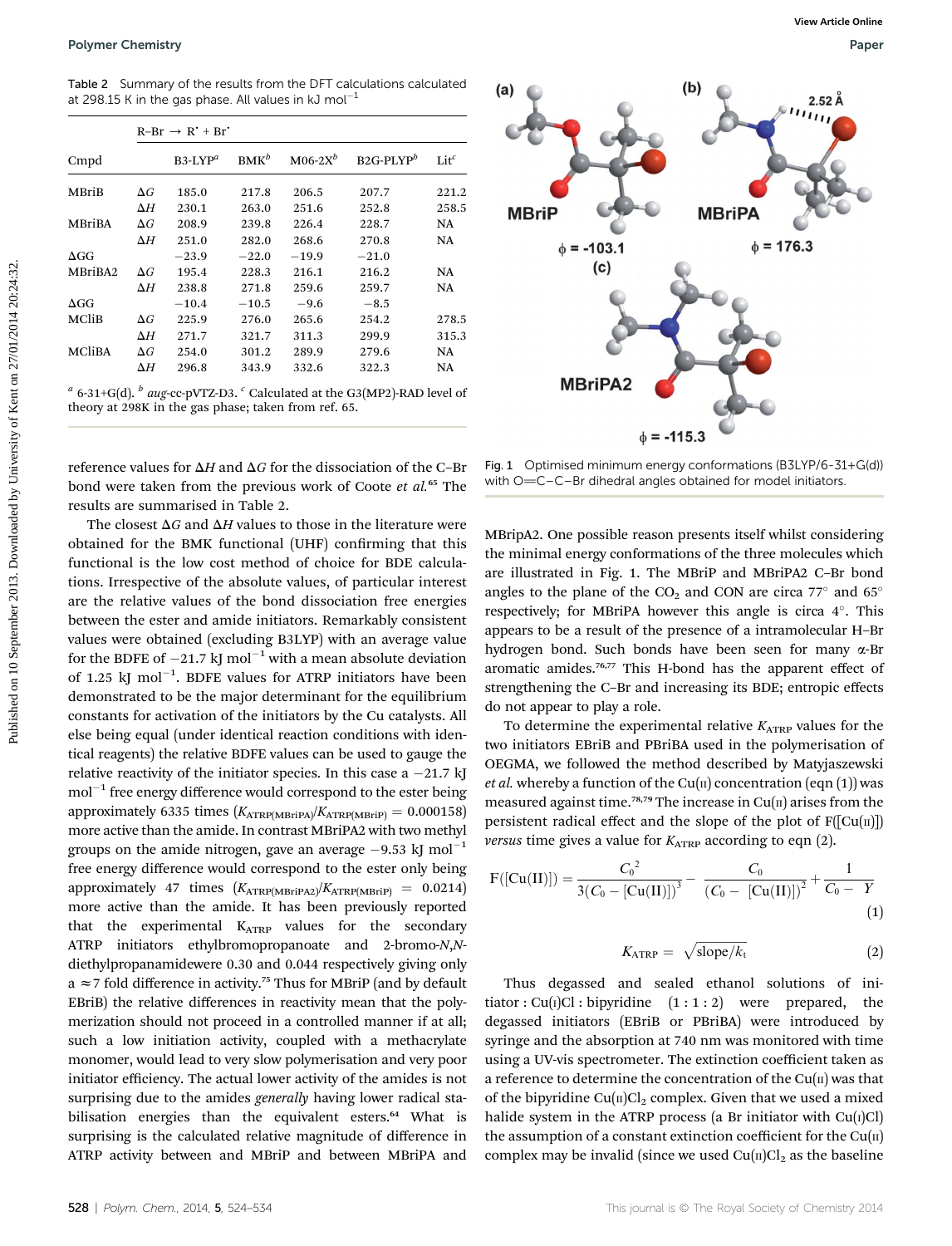measurement for 100%  $Cu(n)$  and thus the values obtained cannot be taken as absolute. However the relative values should be significant. Measurements gave  $K_{\text{ATRP}}$  of 8.32  $\times$  10<sup>-6</sup> for the EBriB and 5.37  $\times$  10 $^{-7}$  for PBriBA indicating that the activity of the ester is 15.5 times greater than that of the amide (plots of F  $[Cu(\pi)]$  *versus* time can be found in ESI). This is a remarkably different relative reactivity than that calculated from DFT. We surmised he most likely reason for this disparity was differing solvent effects on the two initiators. To ascertain the effect of the solvent on the reaction we carried out further calculations at the BMK/aug-cc-pVTZ level using the SMD solvent model of Truhlar.<sup>54</sup> Xylene was chosen as a non-polar solvent with minimal H-bond properties and ethanol as the reaction solvent. The results of the calculations of  $\Delta G$  and  $\Delta H$  are illustrated graphically in Fig. 2 and values for  $-\Delta GG$  and relative  $K_{ATRP}$ values  $(K/K_0)$  are given in Table 3. A significant drop in the



Fig. 2 Bond dissociation energies and free energies for model initiators in solvents calculated at the BMK/aug-cc-pVTZ//B3LYP/6- 31+G(d) level of theory.

Table 3 Calculated (BMK/aug-cc-PVTZ) relative differences in BDFEs and relative  $K_{ATRP}$  values for the amide initiators from the ester initiator

| Cmpd                |                     | Gas      | Xylene  | Ethanol |
|---------------------|---------------------|----------|---------|---------|
| <b>MBriP</b>        | $\Delta \Delta G^a$ | 0        | 0       | 0       |
|                     | $K/K_0^b$           | 1        | 1       | 1       |
| <b>MBriPA</b>       | $\Delta \Delta G^a$ | $-20.4$  | $-12.6$ | $-6.6$  |
|                     | $K/K_0^b$           | 0.000264 | 0.00626 | 0.0710  |
| MBriPA <sub>2</sub> | $\Delta \Delta G^a$ | $-10.5$  | $-15.2$ | $-5.5$  |
|                     | $K/K_0^b$           | 0.0144   | 0.00216 | 0.107   |

 $a^{a} \Delta\Delta GG$  = difference between  $\Delta G$  for compound relative to  $\Delta G$  for ester (MBriP).  $\frac{b}{K/K_0}$  = ratio of KATRP for compound to KATRP for ester (MBriP).

enthalpies and free energies of the bond dissociation is observed on going from the gas phase to a xylene solvent for the MBriP and the MBriPA initiators whereas the MBriPA2 actually decreases in  $\Delta H$  but increases slightly in  $\Delta G$ .

For the ester however there is no significant difference in these values between xylene and ethanol. The amides though show further significant drops in  $\Delta G$  and  $\Delta H$  in ethanol. Thus the MBriPA and MBriPA2 initiators are circa 14 and 9 less reactive than the ester. The former value is in excellent agreement with the measured experimental relative reactivity for the PrBriPA initiator  $(K/K_0 = 0.0646$ , circa 15.5 times less reactive than the ester).

Thus whilst solvation in a polar protic solvent dramatically increases the rate of activation of the amide structures for ATRP it is still less than that of the ester. Significant solvent effects have previously been observed (DMF *vs. DMSO*).<sup>59,80</sup> Complexation of the Cu catalyst by the amide group(s) has also been put forward as an explanation for the low activity of amide initiators though experimental results are contradictory on this point<sup>55,58</sup> and no conclusive evidence for complexation has been put forward to the best of our knowledge. To confirm that complexation of the amide with the copper complex was not significant we conducted UV-vis spectroscopic studies of the Cu(I)Cl, Cu(II)Cl<sub>2</sub> and Cu(II)Br<sub>2</sub> in the presence of an analogue of the amide initiator (*N*-methylpivalamide, Scheme 1) and noted no signicant differences in the UV spectra (see ESI†) that might be indicative of amide binding to Cu. This supports Adams *et al.* conclusion that amide complexation is not significant;<sup>58</sup> complexation of copper by amides and peptides is rare without deprotonation of the nitrogen or a free acid function or histidine being present.<sup>81-84</sup>

The ATRP of methacrylates from amide initiators should always lead to poor initiator efficiencies, broader than optimal polydispersities and inconstant radical concentrations as a consequence of the more rapid propagation of the ester relative to initiation of the amide.

This supports the experimental data of Adams *et al.* who detected unreacted amide initiators even at high conversions.<sup>58</sup> *This di*ff*erence in reactivity between the amide initiator and the propagating methacrylate species, can in itself explain most experimental results observed for amide initiators used in standard ATRP conditions to date.* The difference in activity can be ameliorated to a certain extent by appropriate choice of solvent. This is not to say that termination of amide activity (such as observed by Habraken *et al.*) <sup>59</sup> does not take place but we believe it to be a consequence of the slower overall reaction times for amide initiated reactions.

We further note that given the high BDE of the MCliBA (Table 2), if any deactivation of an amide initiator by  $Cu(II)$ chloride complexes takes place, then for all intents and purposes this deactivates the initiator to any significant reactions for the lifetime of the polymerisation.

#### Synthesis of PEI-macroinitiator

Whilst the manufacturer supplies an estimated ratio 25 : 50 : 25 for primary, secondary and tertiary amines respectively in the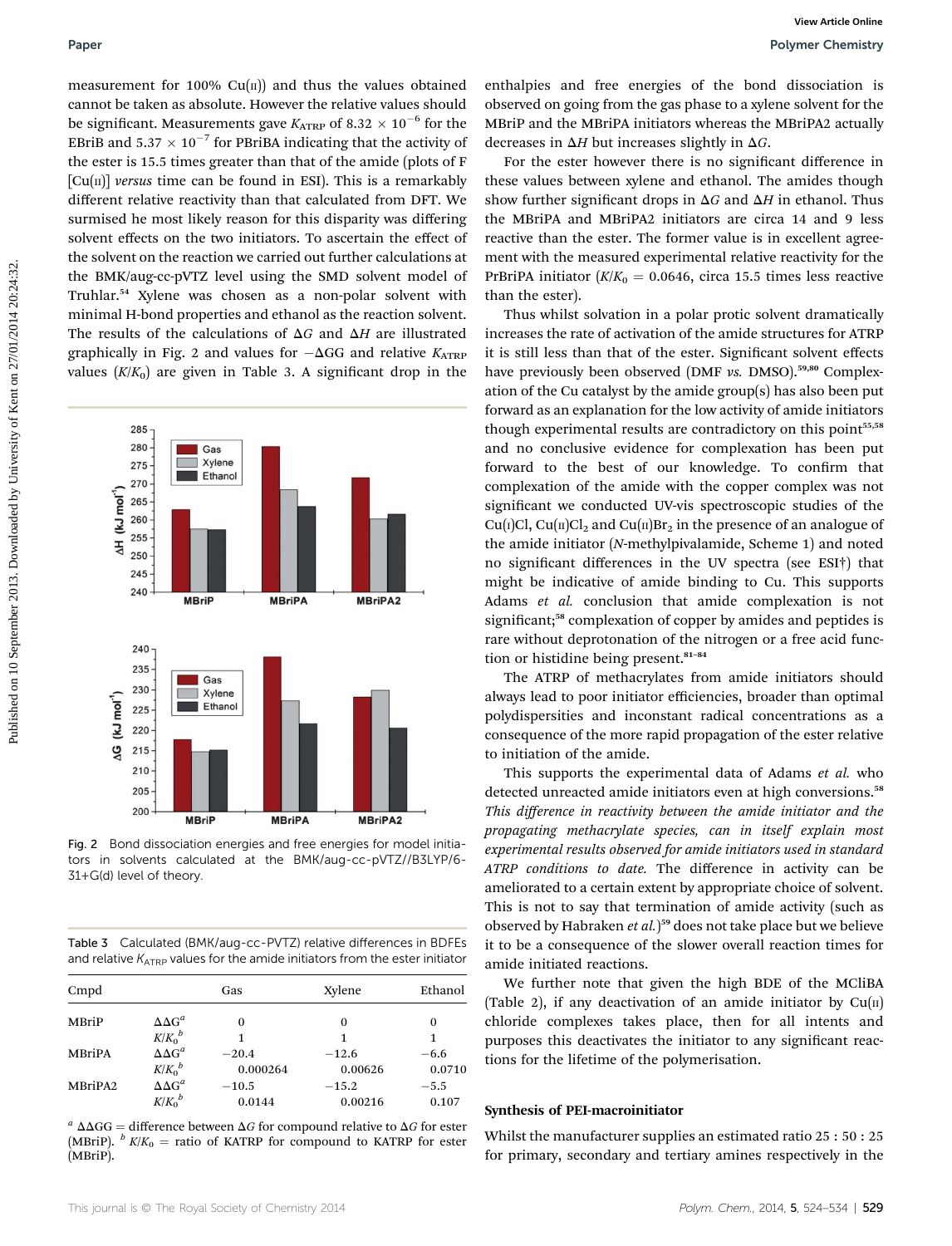

Fig. 3  $13^{\circ}$ C NMR spectrum of PEI ( $M_n = 600$ ) with assignments. Inset shows predicted spectrum for structure shown.



Fig. 4  $1H$  NMR spectra and assignments of PEI (bottom) and PEI-Br (top). Assignments for PEI correspond to structure shown in Fig. 1.

branched PEI used in this study, analysis of the structure, using previously reported  $^{13}$ C assignments,<sup>85</sup> gave a percentage ratio of 39 : 38 : 23 for the  $1^{\circ}$ ,  $2^{\circ}$  and  $3^{\circ}$  amine groups respectively (Fig. 3). This approximates to six  $1^{\circ}$ , six  $2^{\circ}$  and four  $3^{\circ}$  amines for a molecule of PEI with an  $M_n \approx 600$ . The structure for PEI shown in Fig. 3 is used as a guideline only to illustrate the closest structure that can be constructed using this average as a basis. Using two dimensional NMR techniques (ESI) it was possible to assign the  ${}^{1}$ H NMR spectrum of PEI as shown in Fig. 4. The reaction of 2-bromo-2-methylpropanoyl bromide with low molecular weight PEI sample  $(M_n = 600)$  produced a PEI macro-initiator (PEI-Br) suitable for the ATRP of OEGMA (Scheme 1). Fig. 4 shows the <sup>1</sup>H NMR spectra of PEI and PEI-Br for comparison and Fig. 5 the  $^{13}$ C spectrum of the PEI-Br. From



Fig.  $5<sup>-13</sup>C$  NMR spectrum of PEI-Br with assignments.

integration of the  ${}^{1}H$  NMR spectrum the number of amide groups per PEI molecule was calculated to be 6.6 (based on the ratio of 1°, 2° and 3° amines given above and an  $M_n$  of 600). Due to the complexity of the  ${}^{1}$ H and  ${}^{13}$ C spectra the location of these sites within a PEI molecule can only be estimated. However the complete disappearance of the signals from carbons 7 and 8 in the  $^{13}$ C NMR (compare Fig. 3 and 5) suggest that all primary amines have effectively reacted and bear an amide function. From the number of initiating sites calculated to be present (6.6), it is clear that a proportion of secondary amines must also have reacted, which is supported by a shift in the signal for carbon 4 (adjacent to a secondary amine and carbon 7).

#### Synthesis of PEI-graft-POEGMA

As previously noted the ATRP of OEGMA using the PBriBA initiator was successful, leading to controlled polymers with a range of molecular weights albeit with lower than desired initiation efficiencies (Table 4). In contrast the PEI-Br macroinitiator contains two distinct initiator functions (a primary and a secondary amide) which as demonstrated above, are expected to have different *KATRP* values, both of which are expected to be of lower value than the propagating ester unit. Despite this, by using similar reaction conditions to those

Table 4 Summary of the synthesis and molecular weight parameters for the ATRP of one amide initiated (Am1) and five PEI-graft-POEGMA copolymers (PI-V) at 20 $\degree$ C in ethanol

| ID             | $\lceil M \rceil / \lceil I \rceil$ | $M_{\rm n,theo}^{\qquad a}$ | <b>SEC</b><br>$M_{n}{}^{b}$ | $SEC_{Triple}$<br>$M_{\rm n}^{\;\;c}$ | t<br>(h) | Conv <sup>d</sup><br>(9) | $M_{\rm n}$ /<br>$M_{\rm w}{}^b$ |
|----------------|-------------------------------------|-----------------------------|-----------------------------|---------------------------------------|----------|--------------------------|----------------------------------|
| P <sub>1</sub> | 50                                  |                             | 15 150                      |                                       |          |                          | 1.23                             |
| P <sub>2</sub> | 50                                  | 13 700                      | 27 350                      | 26 500                                |          | 83                       | 1.40                             |
| P <sub>3</sub> | 50                                  | 10 400                      | 47 200                      |                                       |          | 63                       | 1.40                             |
| <b>P4</b>      | 100                                 | 19 500                      | 30 850                      | 28 400                                |          | 59                       | 1.25                             |
| P <sub>5</sub> | 100                                 | 32 700                      | 32 150                      |                                       |          | 99                       | 1.27                             |

 ${}^a$  *M*<sub>n,theo</sub> = [M]/[I]  $\times$  *M*<sub>n(0)</sub>  $\times$  % conversion. <sup>*b*</sup> SEC *M*<sub>n</sub> from RI response c against PMMA standards. *<sup>c</sup>* SEC *M*<sub>n</sub> from triple-detection SEC. Conversion from <sup>1</sup>H NMR.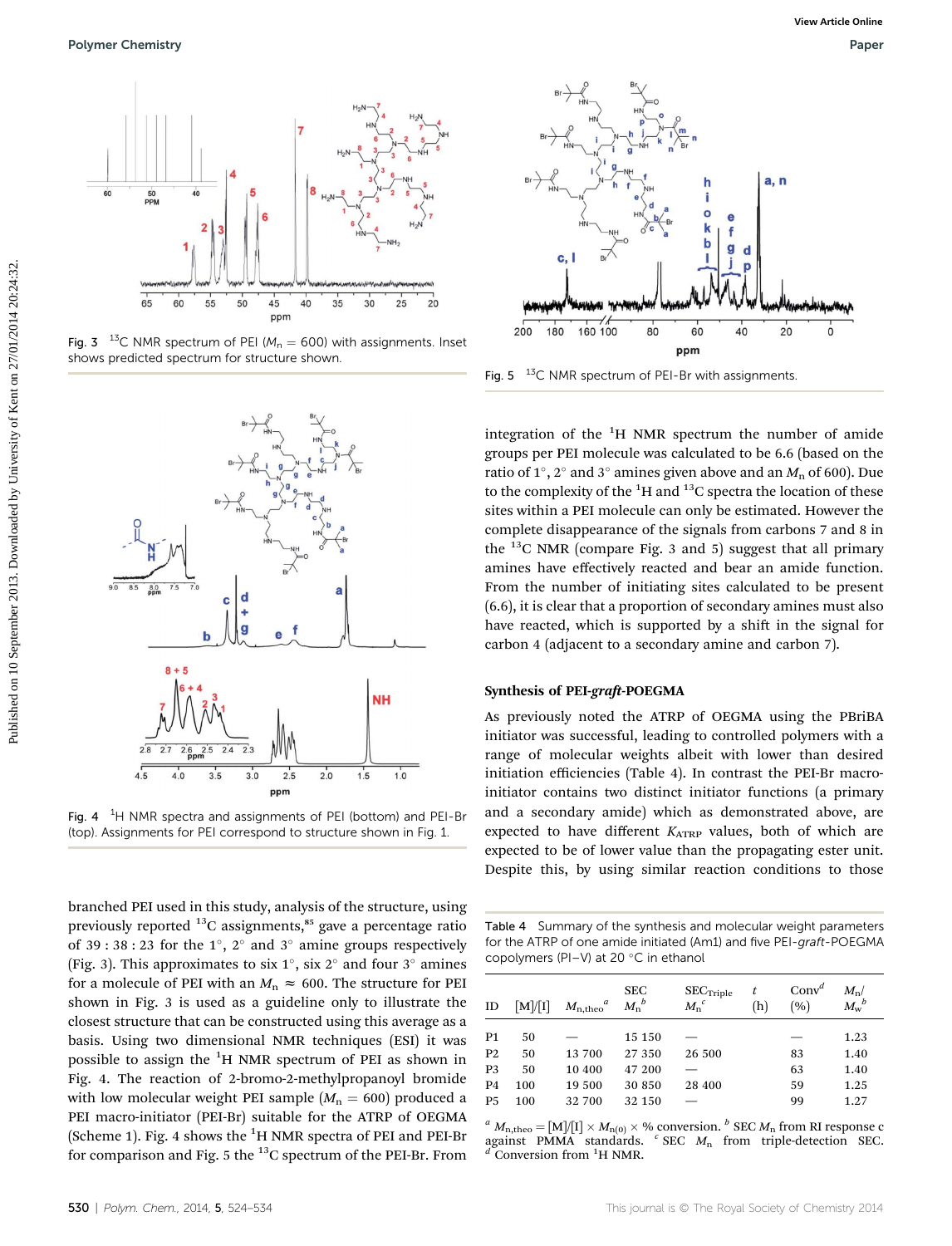

Fig. 6 (a)  ${}^{1}$ H NMR spectrum of PEI-graft-POEGMA (P1) sample. (b) SEC molecular weight distributions of PEI-Br, amide initiated POEGMA (Am1) and PEI-graft-POEGMA (P1).

previously used the PEI macro-initiator gave graft polymers with polydispersities under 1.4 (Table 4, Fig. 6). Generally the initiation efficiencies were low (0.22–0.63) except for sample P5 which was allowed to go to 99% conversion over an extended reaction time. Thus the results from these syntheses were variable but did allow the synthesis of graft copolymers with relatively narrow molecular eights.

#### Synthesis and characterisation of PEI-graft-POEGMA stabilised magnetic nanoparticles

The synthesis of superparamagnetic magnetite nanoparticles by chemical coprecipitation method is known to yield crystalline random oriented particles with various morphologies, having an average size in between 6 and 10 nm with a fairly broad size distribution.<sup>86</sup> The morphology of the particles prepared in the presence of PEI-*graft*-POEGMA (P1) was analyzed by transmission electron microscopy (Fig. 7) while size and size distribution analyses were performed by measuring 150 individual particles and dynamic light scattering (DLS) (Fig. 8). The presence of the polymer did not affect the size and size distribution significantly. As seen from Fig. 6, the average size of the bare particles was determined to be 7.9 nm while particles coated with PEI-graft-POEGMA (P1) had an average size of 7.4 nm. The size distribution of both samples were almost the same with



Fig. 7 TEM Micrograph of PEI-graft-POEGMA (P1) coated superparamagnetic iron oxide nanoparticles.



Fig. 8 Particle size distribution of (a) iron oxide nanoparticles and (b) PEI-graft-POEGMA coated superparamagnetic iron oxide nanoparticles based on DLS measurements.

standard deviations of 1.35 nm and 1.50 nm for PEI-graft-POEGMA (P1) coated and bare particles respectively. DLS analysis of a 1 wt% dispersion of the stabilised particles at 20.1  $\degree$ C gave an n-average particle diameter of 48.3 nm with a standard deviation of 8.58 nm. This particle diameter is considerably larger than that observed by TEM (7.4  $\pm$  1.5 nm) and indicates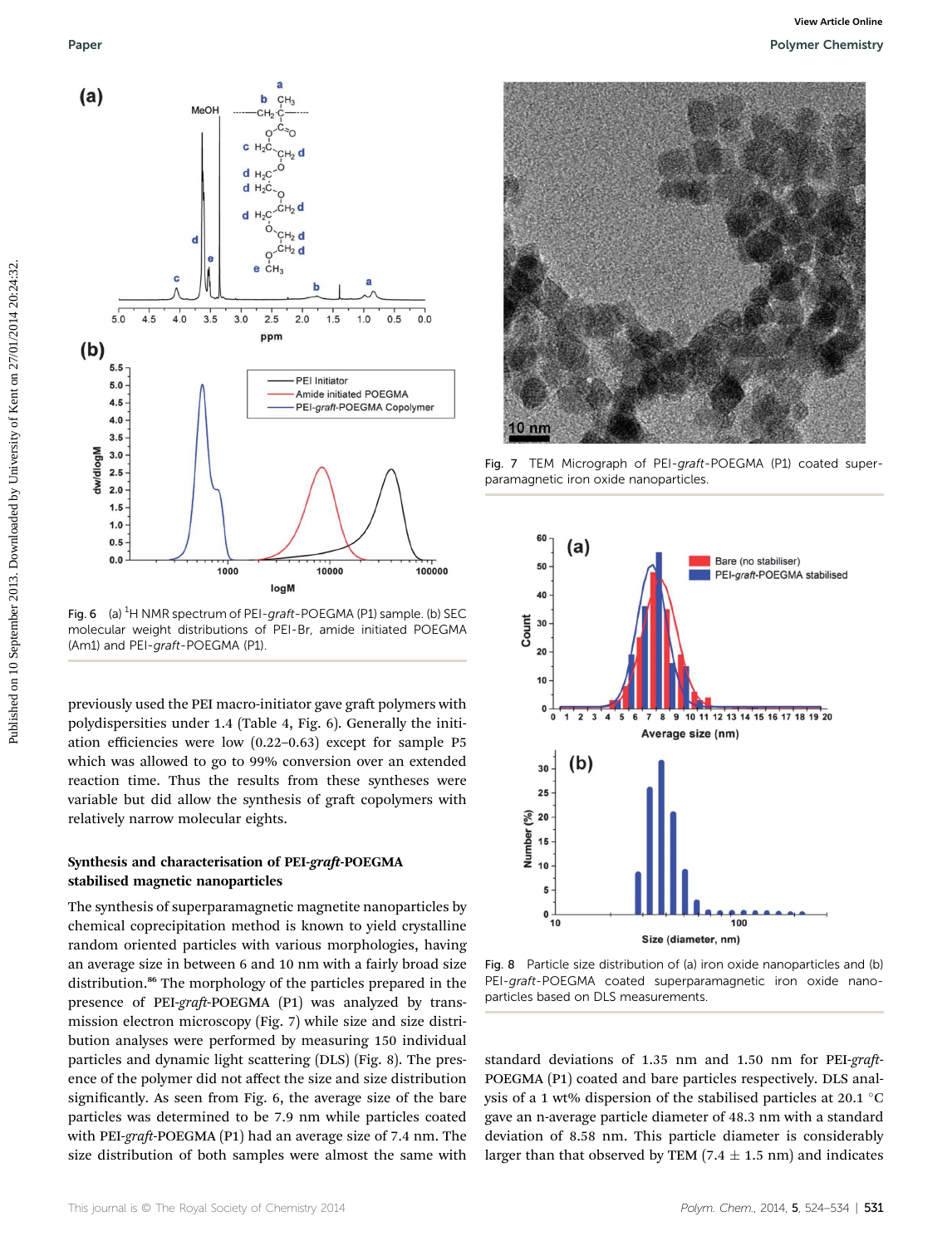

Fig. 9 X-ray diffraction pattern for PEI-graft-POEGMA coated magnetite nanoparticles compared simulated pattern of magnetite. nanoparticles.

that the particles form clusters in solution as is well documented.<sup>87</sup>–<sup>91</sup>

As can be seen from Fig. 7, the particles had shown no specific shape but irregular morphologies no different from the unstabilised bare samples. High magnification imaging showed cubic, octahedral and spherical morphologies as is often obtained from chemical co-precipitation. X-ray diffraction analysis of the nanoparticles synthesized in the presence of PEIgraft-POEGMA, given in Fig. 9, shows the characteristic reflections of peaks assigned to magnetite and/or maghemite without any impurities of other iron oxide phases. High resolution TEM shows the lattice fringes with a *d*-spacing of 0.254 nm which can be indexed to 311 plane of magnetite, showing the crystalline nature of the product. Selected area diffraction pattern of the particles showed the existence of randomly oriented small crystals of the magnetite phase (ESI†). As was expected for the co-precipitation method there was no difference in the morphology or diffraction pattern between the particles prepared with and without PEI-graft-PEOGMA (ESI†). The magnetic properties of saturation magnetization, coercivity,



Fig. 10 Magnetization curves of bare and PEI-graft-POEGMA (P1) coated iron oxide nanoparticles.



Fig. 11 TGA curves of bare and PEI-graft-POEGMA (P1) coated iron oxide nanoparticles.

and remanence of the PEI-graft-POEGMA coated and bare nanoparticles were analyzed by vibrating sample magnetometry. Fig. 10 shows the corresponding hysteresis loop with no coercivity or remanence indicating that both samples have a superparamagnetic nature. The saturation magnetization of particles coated with PEI-graft-POEGMA was found to be 40.7 emu  $g^{-1}$  while for bare particles it is 48 emu  $g^{-1}$  which is less than bulk magnetite. The lowering of magnetization can be attributed to the presence of non-magnetic PEI-graft-POEGMA coating as the crystal structure, morphology and average size of the nanoparticles remain unchanged.<sup>92</sup> Thermogravimetric analysis (TGA) (Fig. 11) showed 6% weight loss for uncoated superparamagnetic iron oxide nanoparticles due to the release of absorbed water from the nanoparticle surfaces. On the other hand PEI-graft-POEGMA coated iron oxide nanoparticles shows a further loss of 8.5% demonstrating the existence of a degradable organic component (the PEI-*graft*-POEGMA coating) on the magnetic iron oxide nanoparticles.

The superparamagnetic magnetite nanoparticles prepared in the presence of PEI-graft-POEGMA (P1) were dispersed in distilled water by sonication after the synthesis. Although some settling occurred over time, the dispersed particles largely remained stable in suspension over days (ESI†). It should be noted that the bare particles without any surface modifications aggregated and precipitated in a matter of minutes.

#### **Conclusions**

In summary we have developed a facile synthetic route to poly(ethylene imine)-graft-poly(oligo(ethylene glycol methyl ether)) (PEI-*graft*-POEGMA) functionalised superparamagnetic magnetite nanoparticles. The synthesis of a poly-amide ATRP macroinitiator from a commercial branched PEI sample suitable for the polymerisation of oligo(ethylene glycol methyl ether) methacrylate allows for the ready functionalisation of PEI. Whilst only OEGMA has been utilised as a monomer in this study we envisage that this synthetic route opens the door to various possible functionalisations of PEI with various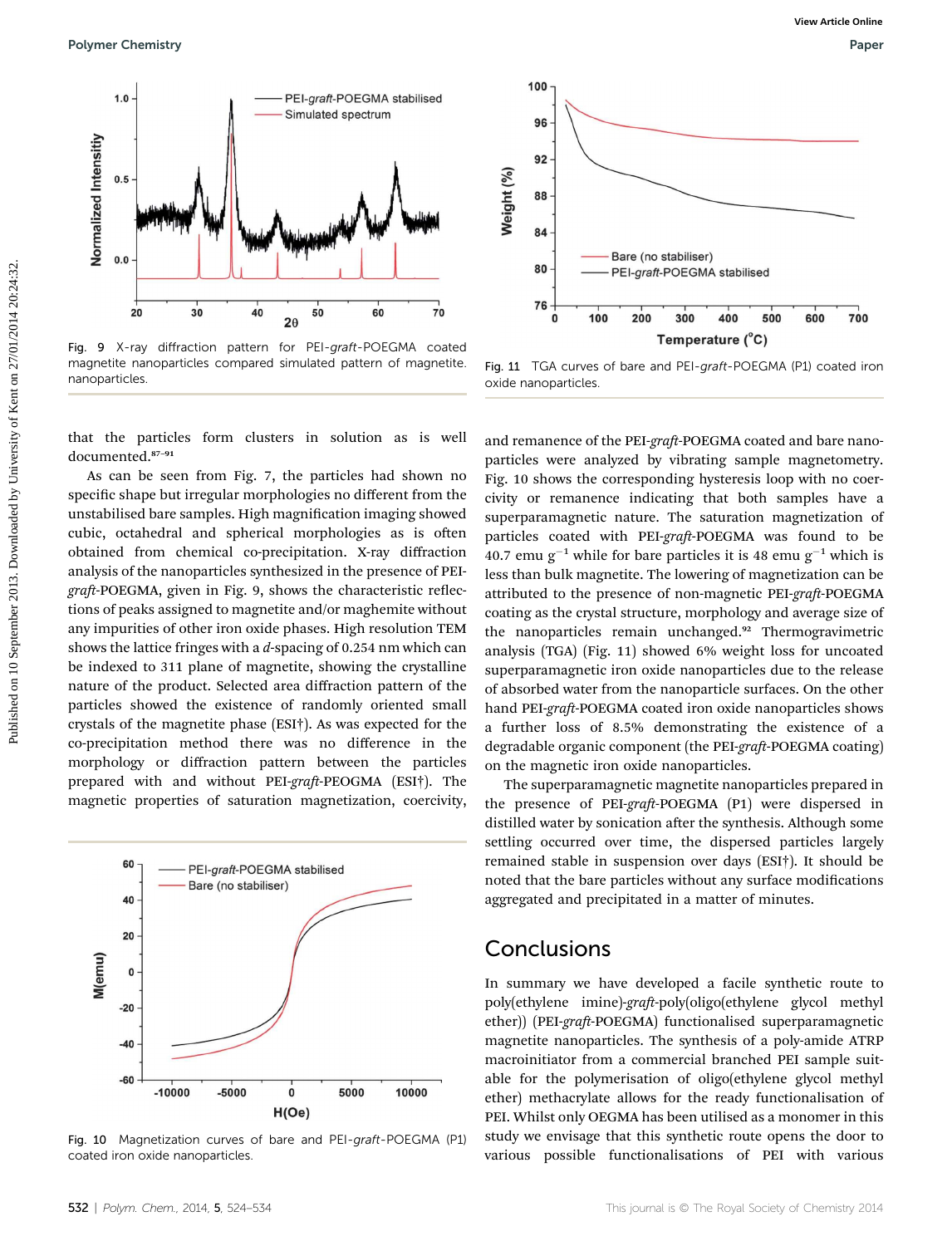polymers. The utility of the PEI-*graft*-POEGMA synthesised was demonstrated by its ready use as a stabiliser in the preparation of superparamagnetic magnetite nanoparticles which retained all of the characteristics of nanoparticles prepared in the absence of stabiliser. Both the PEI-graft-POEGMA and the PEI-POEGMA stabilised nanoparticles are expected to display lower critical solution temperatures and the thermoresponsive properties will be reported in a forthcoming publication.

### Notes and references

- 1 A. K. Gupta and M. Gupta, *Biomaterials*, 2005, 26, 3995–4021.
- 2 M. Chanana, Z. Mao and D. Wang, *J. Biomed. Nanotechnol.*, 2009, 5, 652–668.
- 3 Z. R. Stephen, F. M. Kievit and M. Zhang, *Mater. Today*, 2011, 14, 330–338.
- 4 C. Alexiou, R. J. Schmid, R. Jurgons, M. Kremer, G. Wanner, C. Bergemann, E. Huenges, T. Nawroth, W. Arnold and F. G. Parak, *Eur. Biophys. J.*, 2006, 35, 446–450.
- 5 F. Y. Cheng, C. H. Su, Y. S. Yang, C. S. Yeh, C. Y. Tsai, C. L. Wu, M. T. Wu and D. B. Shieh, *Biomaterials*, 2005, 26, 729–738.
- 6 S. Bucak, S. Sharpe, S. Kuhn and T. A. Hatton, *Biotechnol. Prog.*, 2011, 27, 744–750.
- 7 S. Purushotham, P. E. J. Chang, H. Rumpel, I. H. C. Kee, R. T. H. Ng, P. K. H. Chow, C. K. Tan and R. V. Ramanujan, *Nanotechnology*, 2009, 20, 305101.
- 8 Q. A. Pankhurst, J. Connolly, S. K. Jones and J. Dobson, *J. Phys. D: Appl. Phys.*, 2003, 36, R167.
- 9 A. F. Thünemann, D. Schütt, L. Kaufner, U. Pison and H. M¨ohwald, *Langmuir*, 2006, 22, 2351–2357.
- 10 X. Liu, Y. Guan, Z. Ma and H. Liu, *Langmuir*, 2004, 20, 10278– 10282.
- 11 L. Harris, J. Goff, A. Carmichael, J. Riffle, J. Harburn, T. G. S. Pierre and M. Saunders, *Chem. Mater.*, 2003, 15, 1367–1377.
- 12 A. Mukhopadhyay, N. Joshi, K. Chattopadhyay and G. De, *ACS Appl. Mater. Interfaces*, 2011, 4, 142–149.
- 13 H. K. Nguyen, P. Lemieux, S. V. Vinogradov, C. L. Gebhart, N. Guerin, G. Paradis, T. K. Bronich, V. Y. Alakhov and A. V. Kabanov, *Gene Ther.*, 2000, 7, 126–138.
- 14 O. Boussif, F. Lezoualch, M. A. Zanta, M. D. Mergny, D. Scherman, B. Demeneix and J. P. Behr, *Proc. Natl. Acad. Sci. U. S. A.*, 1995, 92, 7297–7301.
- 15 M. Turk, S. Dincer, I. S. Yulug and E. Piskin, *J. Controlled Release*, 2004, 96, 325–340.
- 16 C. Flesch, Y. Unterfinger, E. Bourgeat-Lami, E. Duguet, C. Delaite and P. Dumas, *Macromol. Rapid Commun.*, 2005, 26, 1494–1498.
- 17 C. Y. Quan, H. Wei, Y. X. Sun, S. X. Cheng, K. Shen, Z. W. Gu, X. Z. Zhang and R. X. Zhuo, *J. Nanosci. Nanotechnol.*, 2008, 8, 2377–2384.
- 18 H. Cheng, J. L. Zhu, Y. X. Sun, S. X. Cheng, X. Z. Zhang and R. X. Zhuo, *Bioconjugate Chem.*, 2008, 19, 1368–1374.
- 19 T. Gillich, C. Acikgöz, L. Isa, A. D. Schlüter, N. D. Spencer and M. Textor, *ACS Nano*, 2012, 7, 316–329.
- 20 D. C. Popescu, R. Lems, N. A. A. Rossi, C. T. Yeoh, J. Loos, S. J. Holder, C. V. C. Bouten and N. A. J. M. Sommerdijk, *Adv. Mater.*, 2005, 17, 2324–2329.
- 21 J. F. Lutz, *Adv. Mater.*, 2011, 23, 2237–2243.
- 22 J. F. Lutz, O. Akdemir and A. Hoth, *J. Am. Chem. Soc.*, 2006, 128, 13046–13047.
- 23 Z. Zhang, M. Zhang, S. F. Chen, T. A. Horbetta, B. D. Ratner and S. Y. Jiang, *Biomaterials*, 2008, 29, 4285–4291.
- 24 S. R. Deka, A. Quarta, R. Di Corato, A. Riedinger, R. Cingolani and T. Pellegrino, *Nanoscale*, 2011, 3, 619–629.
- 25 J. Guo, W. Yang, Y. Deng, C. Wang and S. Fu, *Small*, 2005, 1, 737–743.
- 26 Y.-H. Lien, T.-M. Wu, J.-H. Wu and J.-W. Liao, *J. Nanopart. Res.*, 2011, 13, 5065–5075.
- 27 R. Narain, M. Gonzales, A. S. Hoffman, P. S. Stayton and K. M. Krishnan, *Langmuir*, 2007, 23, 6299–6304.
- 28 M. Turk, S. Dincer and E. Piskin, *J. Tissue Eng. Regener. Med.*, 2007, 1, 377–388.
- 29 H. Malonne, F. Eeckman, D. Fontaine, A. Otto, L. D. Vos, A. Moës, J. Fontaine and K. Amighi, *Eur. J. Pharm. Biopharm.*, 2005, 61, 188–194.
- 30 H. G. Schild, *Prog. Polym. Sci.*, 1992, 17, 163–249.
- 31 Z. Hu, T. Cai and C. Chi, *Soft Matter*, 2010, 6, 2115-2123.
- 32 J. F. Lutz, *J. Polym. Sci., Part A: Polym. Chem.*, 2008, 46, 3459– 3470.
- 33 S. J. Holder, G. G. Durand, C. T. Yeoh, E. Illi, N. J. Hardy and T. H. Richardson, *J. Polym. Sci., Part A: Polym. Chem.*, 2008, 46, 7739–7756.
- 34 S. J. Holder, N. A. Rossi, C.-T. Yeoh, G. G. Durand, M. J. Boerakker and N. A. Sommerdijk, *J. Mater. Chem.*, 2003, 13, 2771–2778.
- 35 R. Zhang, Y. Wang, F. S. Du, Y. L. Wang, Y. X. Tan, S. P. Ji and Z. C. Li, *Macromol. Biosci.*, 2011, 11, 1393–1406.
- 36 D. J. Siegwart, J. K. Oh and K. Matyjaszewski, *Prog. Polym. Sci.*, 2012, 37, 18–37.
- 37 K. Matyjaszewski and N. V. Tsarevsky, *Nat. Chem.*, 2009, 1, 276–288.
- 38 W. A. Braunecker and K. Matyjaszewski, *Prog. Polym. Sci.*, 2007, 32, 93–146.
- 39 J. S. Wang and K. Matyjaszewski, *Macromolecules*, 1995, 28, 7901–7910.
- 40 H. Bergenudd, G. Coullerez, M. Jonsson and E. Malmstrom, *Macromolecules*, 2009, 42, 3302–3308.
- 41 X. S. Wang, S. F. Lascelles, R. A. Jackson and S. P. Armes, *Chem. Commun.*, 1999, 1817–1818.
- 42 J. J. Stewart, *J. Mol. Model.*, 2007, 13, 1173–1213.
- 43 M. W. Schmidt, K. K. Baldridge, J. A. Boatz, S. T. Elbert, M. S. Gordon, J. H. Jensen, S. Koseki, N. Matsunaga, K. A. Nguyen and S. Su, *J. Comput. Chem.*, 1993, 14, 1347– 1363.
- 44 A. D. Becke, *J. Chem. Phys.*, 1993, 98, 1372.
- 45 C. Lee, W. Yang and R. G. Parr, *Phys. Rev. B: Condens. Matter Mater. Phys.*, 1988, 37, 785.
- 46 A. D. Boese and J. M. L. Martin, *J. Chem. Phys.*, 2004, 121, 3405–3416.
- 47 Y. Zhao and D. G. Truhlar, *Acc. Chem. Res.*, 2008, 41, 157– 167.